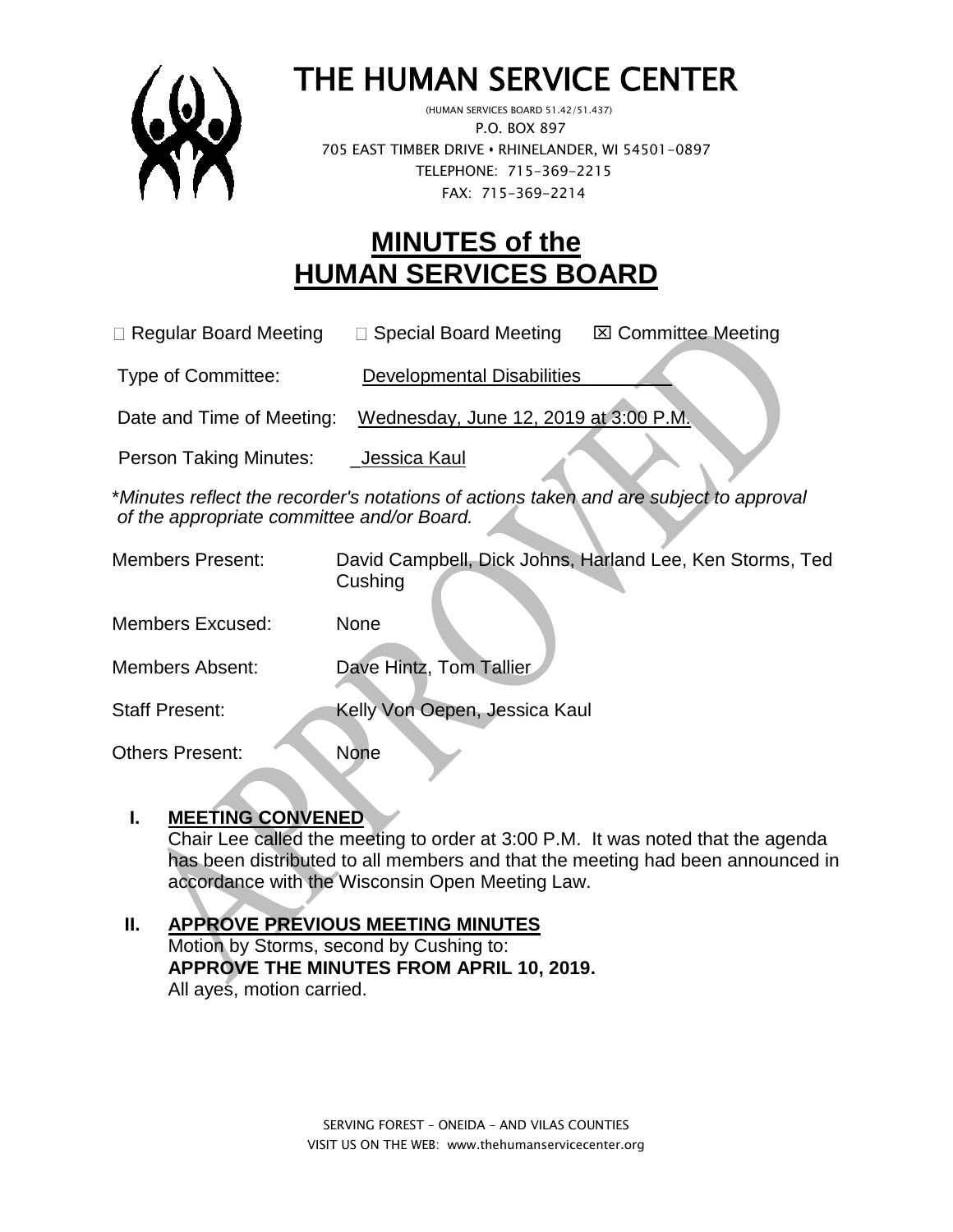## **III. BIRTH TO 3 PROGRAM UPDATE**

Von Oepen reported that the team attended the networking meeting in Appleton on May 21, 2019. She noted that the meeting was a great opportunity to network with other Birth to 3 program administrators and DHS staff.

Von Oepen discussed a phone call with Dana Romary, Technical Assistance with DHS, who provided DHS updates. Dana Romary has a face-to-face meeting scheduled on July 26, 2019.

Von Oepen reported that MetaStar, contractor with DHS, will complete a Birth to 3 record review on July 22, 2019. Findings from this review are used by DHS to ensure we're meeting requirements outlined in the Home and Community Based Services waiver.

Von Oepen discussed a positive meeting that was held with Potawatomi Indian Child Welfare regarding the Birth to 3 services we provide in addition to learning more about the services that ICW can provide.

Von Oepen reported 17 referrals in March, zero (0) from Forest, eleven (11) from Oneida, and six (6) from Vilas. Referrals were received from a variety of locations, including Eagle River, Minocqua, Rhinelander, and Lake Tomahawk. Referral sources included Ascension, Aspirus, Early Head Start, Oneida County Department of Social Services, Vilas County Department of Social Services, and Marshfield Children's Hospital. Von Oepen reported 68 children are currently receiving services.

Von Oepen reported that two interns from University of Wisconsin-Whitewater will be completing an internship with the Birth to 3 team. Each will do 150 hours shadowing the Birth to 3 team. The interns will also complete 150 hours each of service outside of HSC.

#### **IV. CHILDREN'S LONG-TERM SUPPORT SERVICES PROGRAM UPDATE A. High Cost Stepdown from Mendota Update**

Von Oepen provided an update on the high cost placement. She, Chuck Lechmaier, and Tammy McKinney went to Mendota on March 26, 2019 to meet with the individual. Lechmaier had been in contact with several providers to discuss a transition. Placement in a group home happened on May 7, 2019 and was successful.

#### **B. Staff Vacancy**

Von Oepen reported that service coordinator Melanie Fralick retired on June 12, 2019. Her caseload was divided between the remaining service coordinators and herself. Three interviews for the service coordinator opening are scheduled the week of June 17<sup>th</sup>.